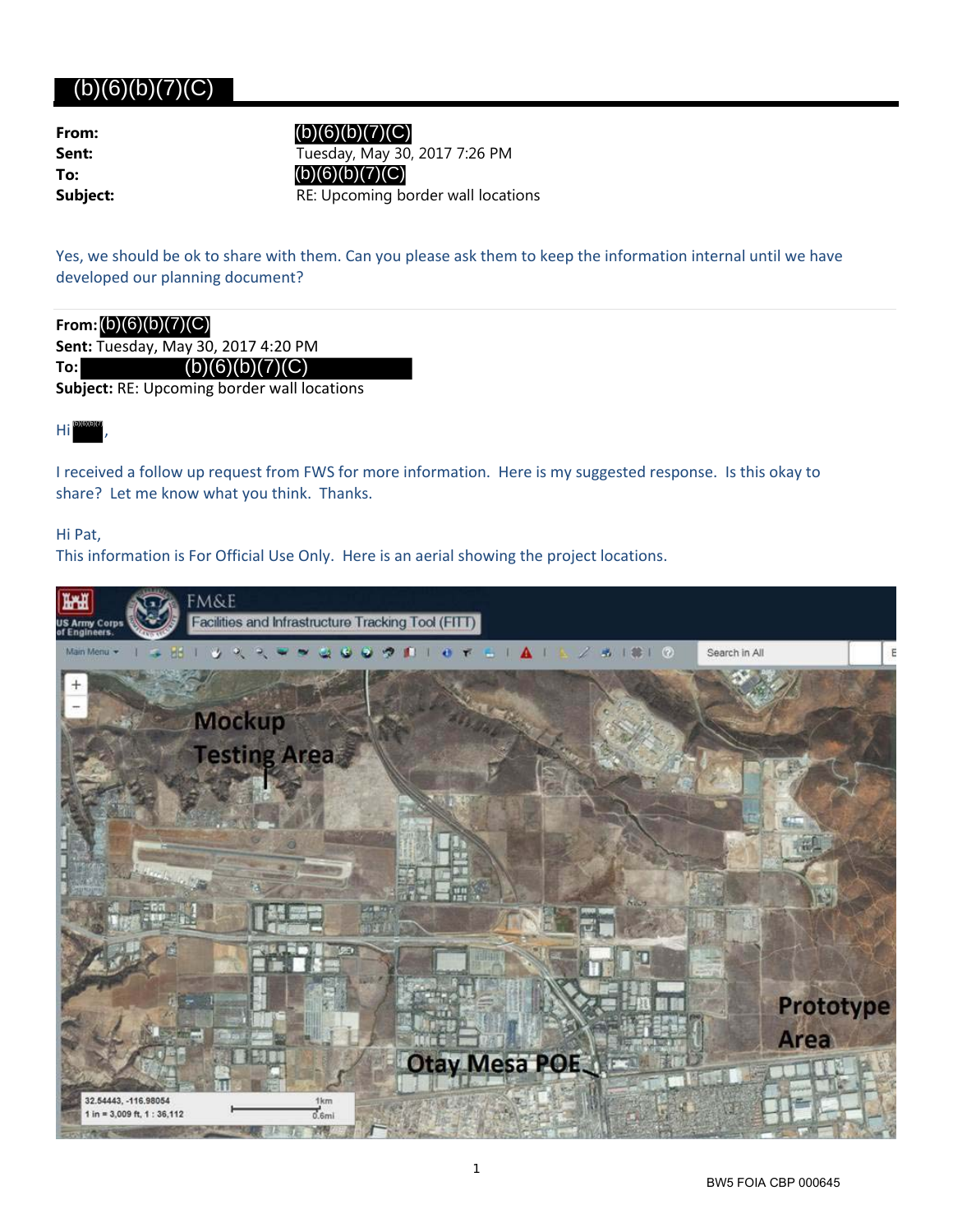Here is an aerial showing the prototype construction area in greater detail.



The construction of the prototypes is currently scheduled to occur in September with the testing of the mockups happening at the same time or shortly after in October.

Regards, (b)(6)(b)(7)(

From: Gower, Patrick [mailto:patrick\_gower@fws.gov] **Sent:** Wednesday, May 24, 2017 9:30 AM **To:**  $(b)(6)(b)(7)(C)$ 

Cc: Zoutendyk, David <david\_zoutendyk@fws.gov>; Goebel, Karen <karen\_goebel@fws.gov> **Subject:** Re: Upcoming border wall locations

Thanks for the information. Can you provide a map of the locations and the anticipated schedule. This will help us to ensure that if further consultation is needed it can be done as effiently as possible.

thx

Patrick Gower Fish and Wildlife Biologist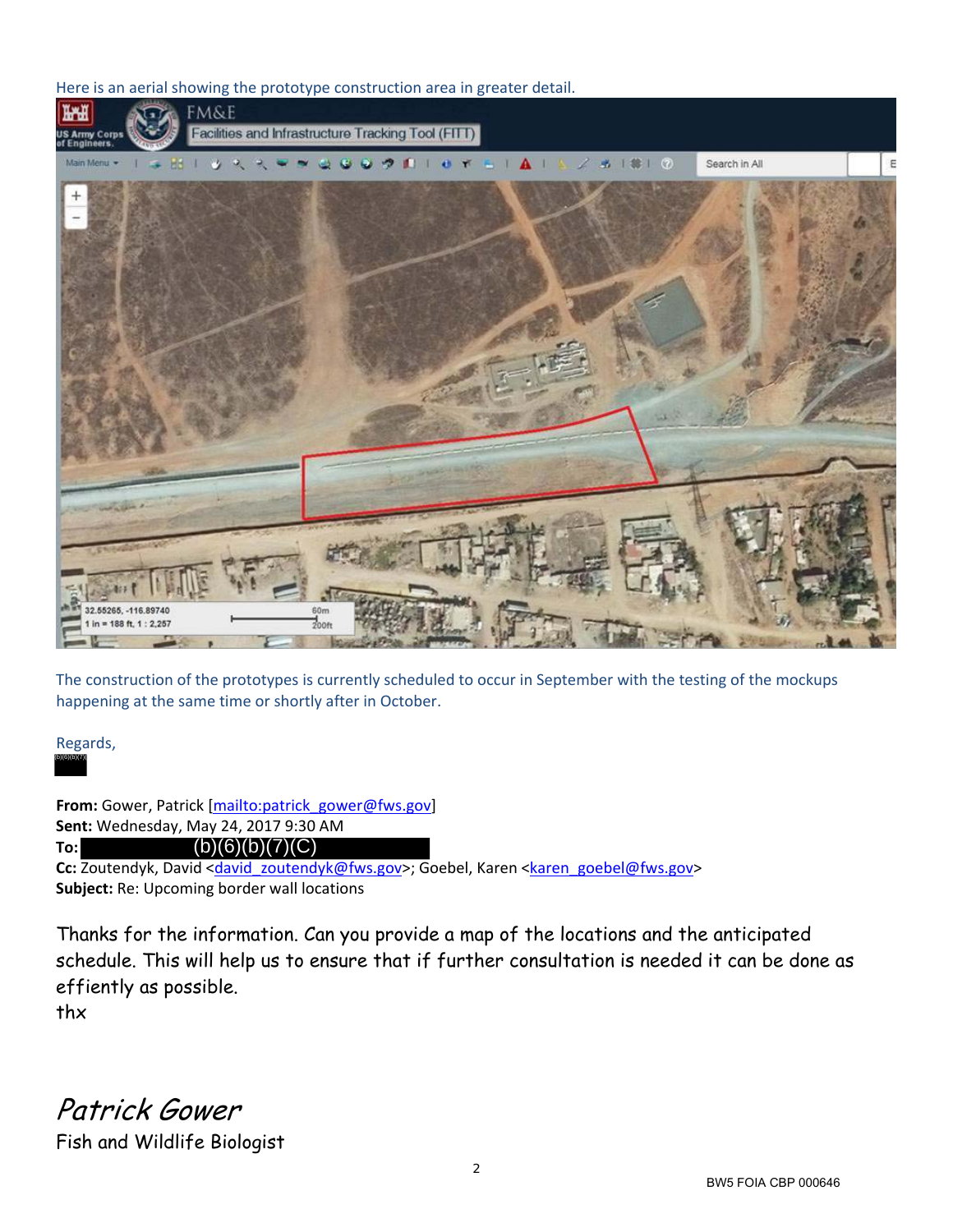## Carlsbad Fish and Wildlife Office (760) 431-9440 ext 352

On Tue, May 23, 2017 at 5:01 PM,  $(b)(6)(b)(7)(C)$  > wrote:

 $(b)(6)(b)(7)(C)$ 

Hi Pat,

The plan is to build the border fence prototypes in an approximately 120' by 1,000' project area on the border in the alignment of the secondary border fence east of the Otay Mesa Port of Entry (POE). A number of different prototypes would be built between the current eastern terminus of the secondary border fence and the SDG&E pump station. The project area is on CBP owned land and has been completely previously disturbed as the result of construction, maintenance, and operation of the secondary and primary border fences and border roads. Mock ups of the prototypes would also be installed and tested on an asphalt parking lot at the fully developed San Diego Sector maintenance support facility on Pogo Row.

Resource surveys would be done out of an abundance of caution and we would consult and develop avoidance measures as necessary. Standard construction BMPs and storm water controls would be implemented to ensure construction activities wouldn't impact adjacent undisturbed areas or nearby sensitive resources. Let me know if you have any questions. Thanks.

Regards,

(b)(6)(b)(7)(

**From:** Gower, Patrick [mailto:patrick\_gower@fws.gov] **Sent:** Monday, May 15, 2017 1:30 PM **To:** Cc: Zoutendyk, David <david\_zoutendyk@fws.gov>; Goebel, Karen <karen\_goebel@fws.gov> **Subject:** Upcoming border wall locations  $(b)(6)(b)(7)(C)$ 

Has CBP determined where they intend on having the border fence mock ups placed? The attached article says Otay mesa on federal land. Much of the federal land on Otay has sensitive species on it so has CBP looked at what resources could be impacted by building of the prototypes and what measures may be needed to avoid these resources?

Patrick Gower